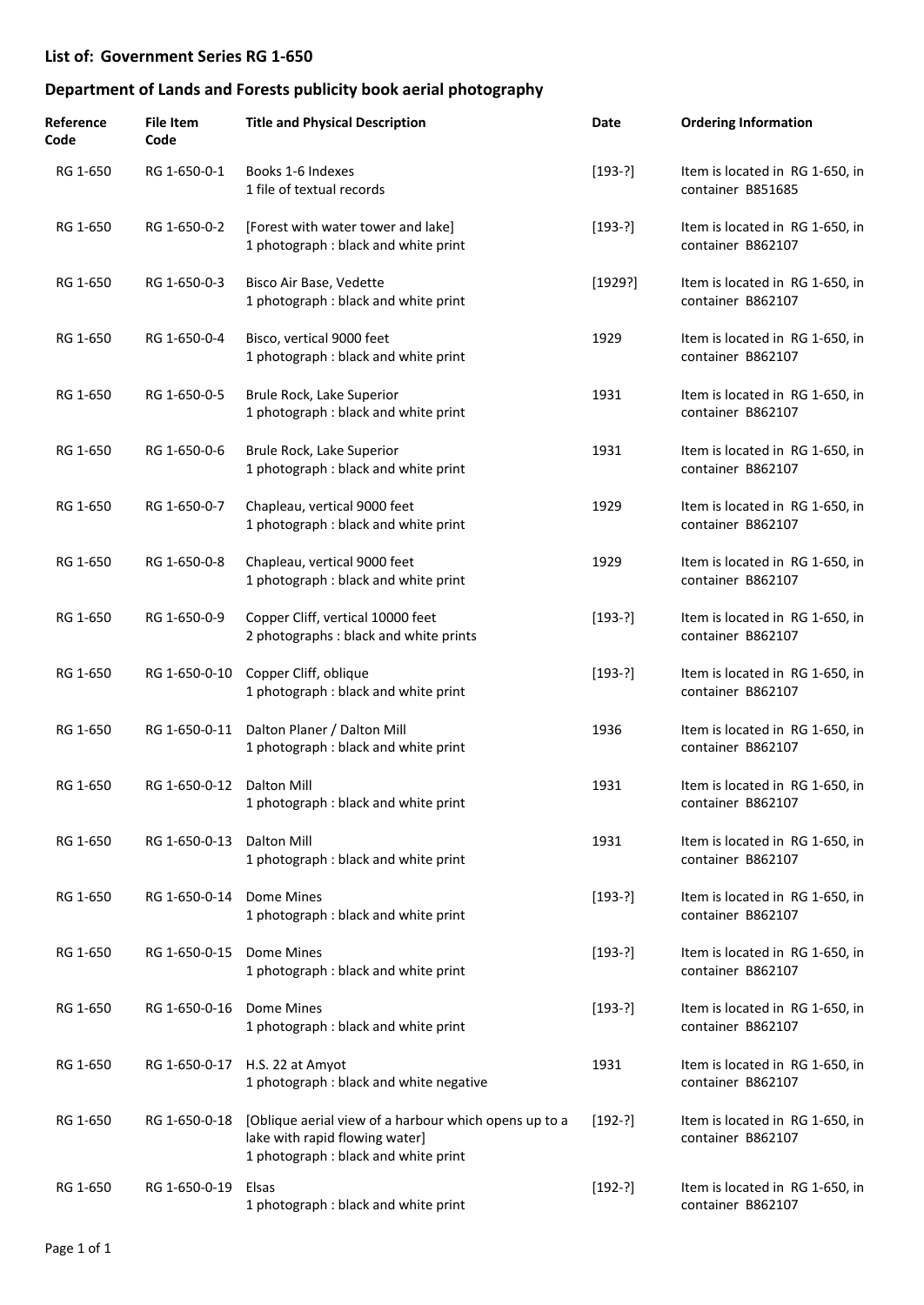| Reference<br>Code | <b>File Item</b><br>Code | <b>Title and Physical Description</b>                                                                                                        | Date      | <b>Ordering Information</b>                          |
|-------------------|--------------------------|----------------------------------------------------------------------------------------------------------------------------------------------|-----------|------------------------------------------------------|
| RG 1-650          |                          | RG 1-650-0-20 Emerald Lake, Afton Mines<br>2 photographs : black and white prints                                                            | $[192-?]$ | Item is located in RG 1-650, in<br>container B862107 |
| RG 1-650          | RG 1-650-0-21 Elk Lake   | 1 photograph : black and white print                                                                                                         | $[192-?]$ | Item is located in RG 1-650, in<br>container B862107 |
| RG 1-650          |                          | RG 1-650-0-22 [Aerial view of a narrow river surrounded by trees with<br>a nearby unidentified town]<br>1 photograph : black and white print | $[192-?]$ | Item is located in RG 1-650, in<br>container B862107 |
| RG 1-650          | RG 1-650-0-23            | [Aerial view of a narrow river surrounded by trees with<br>a nearby unidentified town]<br>1 photograph : black and white print               | [192-?]   | Item is located in RG 1-650, in<br>container B862107 |
| RG 1-650          |                          | RG 1-650-0-24 Burn, Favourable Lake Area<br>1 photograph : black and white print                                                             | 1929      | Item is located in RG 1-650, in<br>container B862107 |
| RG 1-650          | RG 1-650-0-25 Fort Hope  | 1 photograph : black and white print                                                                                                         | 1930      | Item is located in RG 1-650, in<br>container B862107 |
| RG 1-650          | RG 1-650-0-26 Fort Hope  | 1 photograph : black and white print                                                                                                         | 1930      | Item is located in RG 1-650, in<br>container B862107 |
| RG 1-650          | RG 1-650-0-27 Franz      | 1 photograph : black and white print                                                                                                         | 1928      | Item is located in RG 1-650, in<br>container B862107 |
| RG 1-650          |                          | RG 1-650-0-28 Albert Lake fire, Nakino District<br>1 photograph : black and white print                                                      | 1930      | Item is located in RG 1-650, in<br>container B862107 |
| RG 1-650          | RG 1-650-0-29            | Gogama<br>1 photograph : black and white print                                                                                               | $[193-?]$ | Item is located in RG 1-650, in<br>container B862107 |
| RG 1-650          |                          | RG 1-650-0-30 Gargantua Light<br>1 photograph : black and white print                                                                        | 1931      | Item is located in RG 1-650, in<br>container B862107 |
| RG 1-650          |                          | RG 1-650-0-31 Gargantua Harbour<br>1 photograph : black and white print                                                                      | 1931      | Item is located in RG 1-650, in<br>container B862107 |
| RG 1-650          | RG 1-650-0-32 Goldpines  | 1 photograph : black and white print                                                                                                         | 1929      | Item is located in RG 1-650, in<br>container B862107 |
| RG 1-650          | RG 1-650-0-33            | Goldpines<br>1 photograph : black and white print                                                                                            | 1929      | Item is located in RG 1-650, in<br>container B862107 |
| RG 1-650          | RG 1-650-0-34 Goldpines  | 1 photograph : black and white print                                                                                                         | 1929      | Item is located in RG 1-650, in<br>container B862107 |
| RG 1-650          | RG 1-650-0-35            | Goose Island<br>1 photograph: black and white print                                                                                          | 1929      | Item is located in RG 1-650, in<br>container B862107 |
| RG 1-650          | RG 1-650-0-36            | Goose Island<br>1 photograph : black and white print                                                                                         | 1929      | Item is located in RG 1-650, in<br>container B862107 |
| RG 1-650          | RG 1-650-0-37            | Hawk Jct. A. C. Ry. [Hawk Junction, Algoma Central<br>Railway]<br>4 photographs : black and white prints                                     | $[193-?]$ | Item is located in RG 1-650, in<br>container B862107 |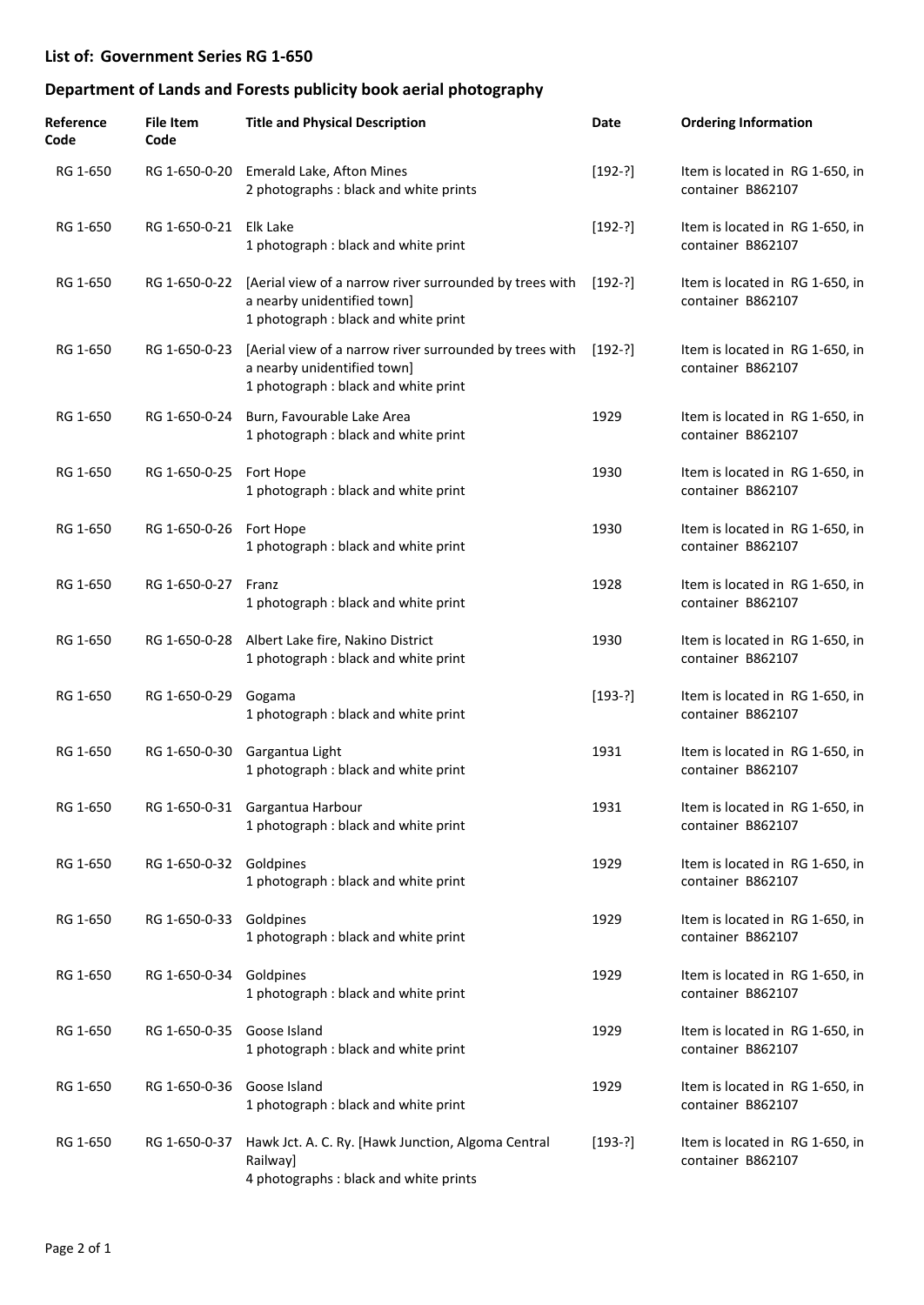| Reference<br>Code | <b>File Item</b><br>Code | <b>Title and Physical Description</b>                                                                | Date      | <b>Ordering Information</b>                          |
|-------------------|--------------------------|------------------------------------------------------------------------------------------------------|-----------|------------------------------------------------------|
| RG 1-650          | RG 1-650-0-38 Helen Mine | 1 photograph : black and white print                                                                 | 1931      | Item is located in RG 1-650, in<br>container B862107 |
| RG 1-650          | RG 1-650-0-39            | <b>Helen Mine</b><br>1 photograph : black and white print                                            | 1931      | Item is located in RG 1-650, in<br>container B862107 |
| RG 1-650          |                          | RG 1-650-0-40 Unidentified, Helen Mine<br>1 photograph : black and white print                       | $[193-?]$ | Item is located in RG 1-650, in<br>container B862107 |
| RG 1-650          | RG 1-650-0-41 Helen Mine | 1 photograph : black and white print                                                                 | $[193-?]$ | Item is located in RG 1-650, in<br>container B862107 |
| RG 1-650          |                          | RG 1-650-0-42 Hubert Lake A. C. Ry. [Algoma Central Railway]<br>1 photograph : black and white print | 1931      | Item is located in RG 1-650, in<br>container B862107 |
| RG 1-650          | RG 1-650-0-43            | Hubert Lake North end<br>1 photograph : black and white print                                        | 1931      | Item is located in RG 1-650, in<br>container B862107 |
| RG 1-650          |                          | RG 1-650-0-44 Hubert Lake North end<br>1 photograph : black and white print                          | 1931      | Item is located in RG 1-650, in<br>container B862107 |
| RG 1-650          | RG 1-650-0-45            | Kapuskasing<br>1 photograph : black and white print                                                  | 1928      | Item is located in RG 1-650, in<br>container B862107 |
| RG 1-650          | RG 1-650-0-46            | Kapuskasing<br>1 photograph : black and white print                                                  | 1928      | Item is located in RG 1-650, in<br>container B862107 |
| RG 1-650          | RG 1-650-0-47            | Longlac<br>1 photograph : black and white print                                                      | $[192-?]$ | Item is located in RG 1-650, in<br>container B862107 |
| RG 1-650          | RG 1-650-0-48            | [Whitefish] Falls into Missinaibi Lake<br>1 photograph : black and white print                       | $[192-?]$ | Item is located in RG 1-650, in<br>container B862107 |
| RG 1-650          |                          | RG 1-650-0-49 Unidentified, Michipicoten River<br>2 photographs : black and white prints             | 1934      | Item is located in RG 1-650, in<br>container B862107 |
| RG 1-650          |                          | RG 1-650-0-50 Unidentified, Michipicoten River<br>1 photograph : black and white print               | 1934      | Item is located in RG 1-650, in<br>container B862107 |
| RG 1-650          | RG 1-650-0-51            | Unidentified, Michipicoten Harbour<br>1 photograph : black and white print                           | $[193-?]$ | Item is located in RG 1-650, in<br>container B862107 |
| RG 1-650          |                          | RG 1-650-0-52 Unidentified, Michipicoten Harbour<br>1 photograph : black and white print             | $[193-?]$ | Item is located in RG 1-650, in<br>container B862107 |
| RG 1-650          | RG 1-650-0-53            | Unidentified, Michipicoten Harbour<br>1 photograph : black and white print                           | $[193-?]$ | Item is located in RG 1-650, in<br>container B862107 |
| RG 1-650          | RG 1-650-0-54            | Michipicoten Harbour<br>1 photograph : black and white print                                         | $[193-?]$ | Item is located in RG 1-650, in<br>container B862107 |
| RG 1-650          | RG 1-650-0-55            | Unidentified, Michipicoten Harbour<br>1 photograph : black and white print                           | $[193-?]$ | Item is located in RG 1-650, in<br>container B862107 |
| RG 1-650          | RG 1-650-0-56            | Unidentified, Michipicoten Harbour<br>1 photograph : black and white print                           | [1931]    | Item is located in RG 1-650, in<br>container B862107 |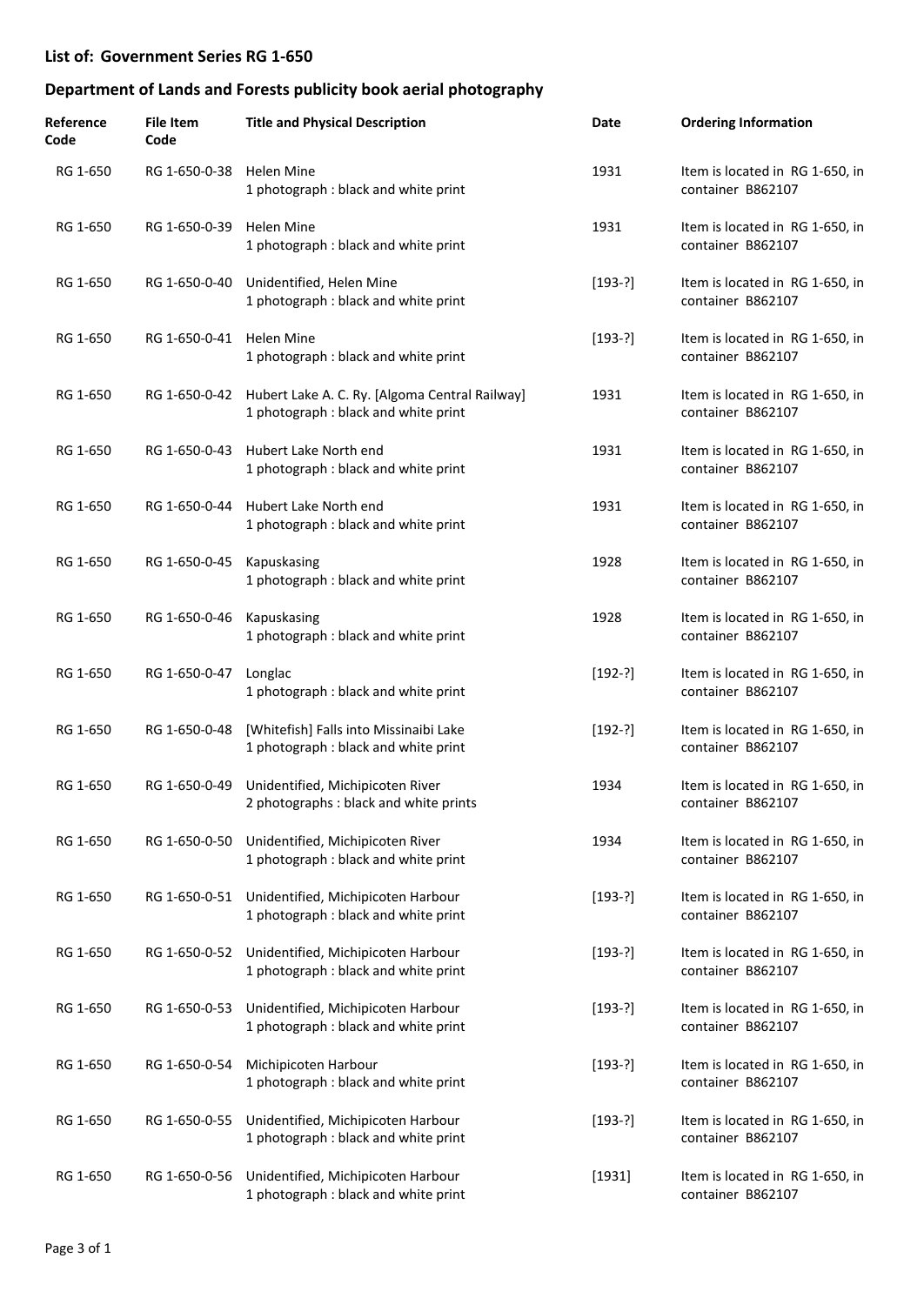| Reference<br>Code | <b>File Item</b><br>Code | <b>Title and Physical Description</b>                                                                             | Date      | <b>Ordering Information</b>                          |
|-------------------|--------------------------|-------------------------------------------------------------------------------------------------------------------|-----------|------------------------------------------------------|
| RG 1-650          | RG 1-650-0-57            | Michipicoten Harbour<br>1 photograph : black and white print                                                      | 1931      | Item is located in RG 1-650, in<br>container B862107 |
| RG 1-650          | RG 1-650-0-58            | [Oblique aerial view of Michipicoten Harbour, Ontario,<br>and steamboats]<br>1 photograph : black and white print | $[193-?]$ | Item is located in RG 1-650, in<br>container B862107 |
| RG 1-650          | RG 1-650-0-59            | Michipicoten Harbour<br>1 photograph : black and white print                                                      | 1931      | Item is located in RG 1-650, in<br>container B862107 |
| RG 1-650          | RG 1-650-0-60            | Unidentified, Montreal Bridge, A. C. Ry. [Algoma<br>Central Railway]<br>1 photograph : black and white print      | $[193-?]$ | Item is located in RG 1-650, in<br>container B862107 |
| RG 1-650          | RG 1-650-0-61            | Unidentified, Montreal Bridge, A. C. Ry. [Algoma<br>Central Railway]<br>1 photograph : black and white print      | $[193-?]$ | Item is located in RG 1-650, in<br>container B862107 |
| RG 1-650          | RG 1-650-0-62            | Unidentified, Montreal Bridge, A. C. Ry. [Algoma<br>Central Railway]<br>1 photograph : black and white print      | $[193-?]$ | Item is located in RG 1-650, in<br>container B862107 |
| RG 1-650          | RG 1-650-0-63            | Unidentified, Montreal Bridge, A. C. Ry. [Algoma<br>Central Railway]<br>1 photograph : black and white print      | $[193-?]$ | Item is located in RG 1-650, in<br>container B862107 |
| RG 1-650          | RG 1-650-0-64            | [Oblique aerial view of a building near the shoreline]<br>1 photograph : black and white negative                 | $[193-?]$ | Item is located in RG 1-650, in<br>container B862107 |
| RG 1-650          | RG 1-650-0-65            | Nicholson<br>1 photograph : black and white print                                                                 | $[193-?]$ | Item is located in RG 1-650, in<br>container B862107 |
| RG 1-650          | RG 1-650-0-66            | Nipigon North Shore<br>1 photograph : black and white print                                                       | $[193-?]$ | Item is located in RG 1-650, in<br>container B862107 |
| RG 1-650          | RG 1-650-0-67            | Lake Nipigon West Coast<br>1 photograph : black and white print                                                   | $[193-?]$ | Item is located in RG 1-650, in<br>container B862107 |
| RG 1-650          | RG 1-650-0-68            | Ottawa<br>1 photograph : black and white print                                                                    | 1931      | Item is located in RG 1-650, in<br>container B862107 |
| RG 1-650          | RG 1-650-0-69            | Ottawa<br>1 photograph : black and white print                                                                    | 1931      | Item is located in RG 1-650, in<br>container B862107 |
| RG 1-650          | RG 1-650-0-70            | Ogoki Area - North of Little Current River<br>1 photograph : black and white print                                | $[193-?]$ | Item is located in RG 1-650, in<br>container B862107 |
| RG 1-650          | RG 1-650-0-71            | Ogoki Area - North of Little Current River<br>1 photograph : black and white print                                | $[193-?]$ | Item is located in RG 1-650, in<br>container B862107 |
| RG 1-650          | RG 1-650-0-72            | Ogoki-Albany showing floating muskeg<br>1 photograph : black and white print                                      | $[193-?]$ | Item is located in RG 1-650, in<br>container B862107 |
| RG 1-650          | RG 1-650-0-73            | Ogoki-Albany showing floating muskeg<br>1 photograph : black and white print                                      | $[193-?]$ | Item is located in RG 1-650, in<br>container B862107 |
| RG 1-650          | RG 1-650-0-74            | Ogoki-Albany showing floating muskeg<br>1 photograph : black and white print                                      | $[193-?]$ | Item is located in RG 1-650, in<br>container B862107 |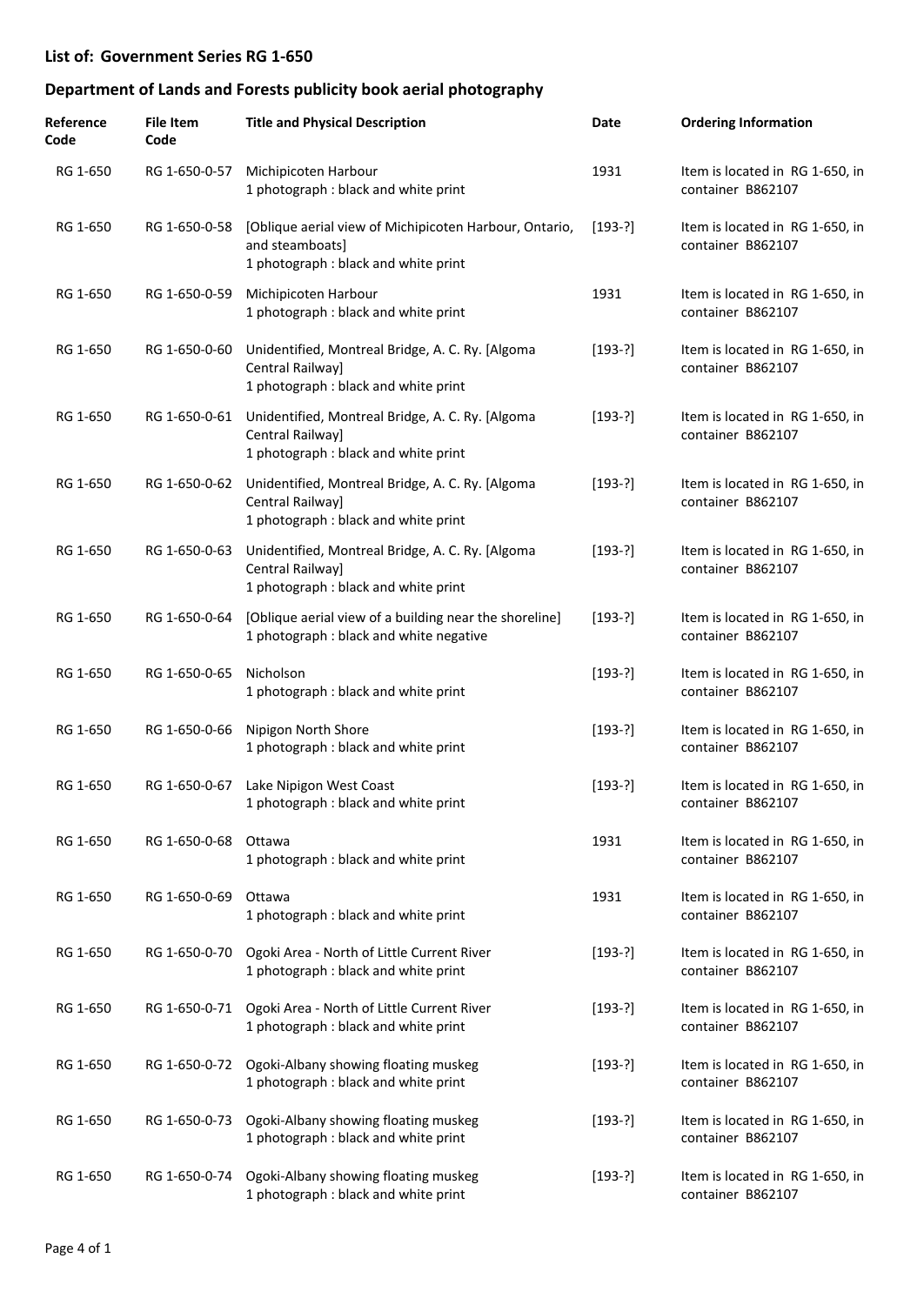| Reference<br>Code | <b>File Item</b><br>Code   | <b>Title and Physical Description</b>                                                                                        | Date      | <b>Ordering Information</b>                          |
|-------------------|----------------------------|------------------------------------------------------------------------------------------------------------------------------|-----------|------------------------------------------------------|
| RG 1-650          |                            | RG 1-650-0-75 Ogoki-Albany showing floating muskeg<br>1 photograph : black and white print                                   | $[193-?]$ | Item is located in RG 1-650, in<br>container B862107 |
| RG 1-650          |                            | RG 1-650-0-76 Ogoki-Albany showing floating muskeg<br>1 photograph : black and white print                                   | $[193-?]$ | Item is located in RG 1-650, in<br>container B862107 |
| RG 1-650          | RG 1-650-0-77              | Ogoki-Albany showing floating muskeg<br>1 photograph : black and white print                                                 | $[193-?]$ | Item is located in RG 1-650, in<br>container B862107 |
| RG 1-650          | RG 1-650-0-78              | [Oblique aerial view of a heavily wooded area and a<br>narrow river running through]<br>1 photograph : black and white print | $[1930]$  | Item is located in RG 1-650, in<br>container B862107 |
| RG 1-650          |                            | RG 1-650-0-79 Peterboro [Peterborough]<br>1 photograph : black and white print                                               | $[193-?]$ | Item is located in RG 1-650, in<br>container B862107 |
| RG 1-650          | RG 1-650-0-80              | Pine Ridge<br>1 photograph : black and white print                                                                           | 1929      | Item is located in RG 1-650, in<br>container B862107 |
| RG 1-650          | RG 1-650-0-81              | Ridout Cunningham mine location<br>1 photograph : black and white print                                                      | $[193-?]$ | Item is located in RG 1-650, in<br>container B862107 |
| RG 1-650          |                            | RG 1-650-0-82 Sand River near mouth<br>1 photograph : black and white print                                                  | 1931      | Item is located in RG 1-650, in<br>container B862107 |
| RG 1-650          | RG 1-650-0-83              | Sand River near mouth<br>3 photographs : black and white prints                                                              | 1931      | Item is located in RG 1-650, in<br>container B862107 |
| RG 1-650          | RG 1-650-0-84              | Sand River south end<br>1 photograph : black and white print                                                                 | 1928      | Item is located in RG 1-650, in<br>container B862107 |
| RG 1-650          | RG 1-650-0-85              | St. Williams<br>1 photograph : black and white print                                                                         | $[193-?]$ | Item is located in RG 1-650, in<br>container B862107 |
| RG 1-650          |                            | RG 1-650-0-86 Smokey Falls, oblique<br>1 photograph : black and white print                                                  | $[193-?]$ | Item is located in RG 1-650, in<br>container B862107 |
| RG 1-650          |                            | RG 1-650-0-87 Smokey Falls, oblique<br>1 photograph : black and white print                                                  | 1938      | Item is located in RG 1-650, in<br>container B862107 |
| RG 1-650          |                            | RG 1-650-0-88 Smokey Falls, oblique<br>1 photograph : black and white print                                                  | $[193-?]$ | Item is located in RG 1-650, in<br>container B862107 |
| RG 1-650          |                            | RG 1-650-0-89 Smokey Falls, oblique<br>1 photograph : black and white print                                                  | 1928      | Item is located in RG 1-650, in<br>container B862107 |
| RG 1-650          |                            | RG 1-650-0-90 Soo Courthouse, Sault Ste. Marie (central)<br>1 photograph : black and white print                             | $[193-?]$ | Item is located in RG 1-650, in<br>container B862107 |
| RG 1-650          |                            | RG 1-650-0-91 Soo, air service hangar<br>1 photograph : black and white print                                                | $[193-?]$ | Item is located in RG 1-650, in<br>container B862107 |
| RG 1-650          | RG 1-650-0-92 Soo West End | 1 photograph : black and white print                                                                                         | $[193-?]$ | Item is located in RG 1-650, in<br>container B862107 |
| RG 1-650          | RG 1-650-0-93              | Soo West End<br>1 photograph : black and white print                                                                         | $[193-?]$ | Item is located in RG 1-650, in<br>container B862107 |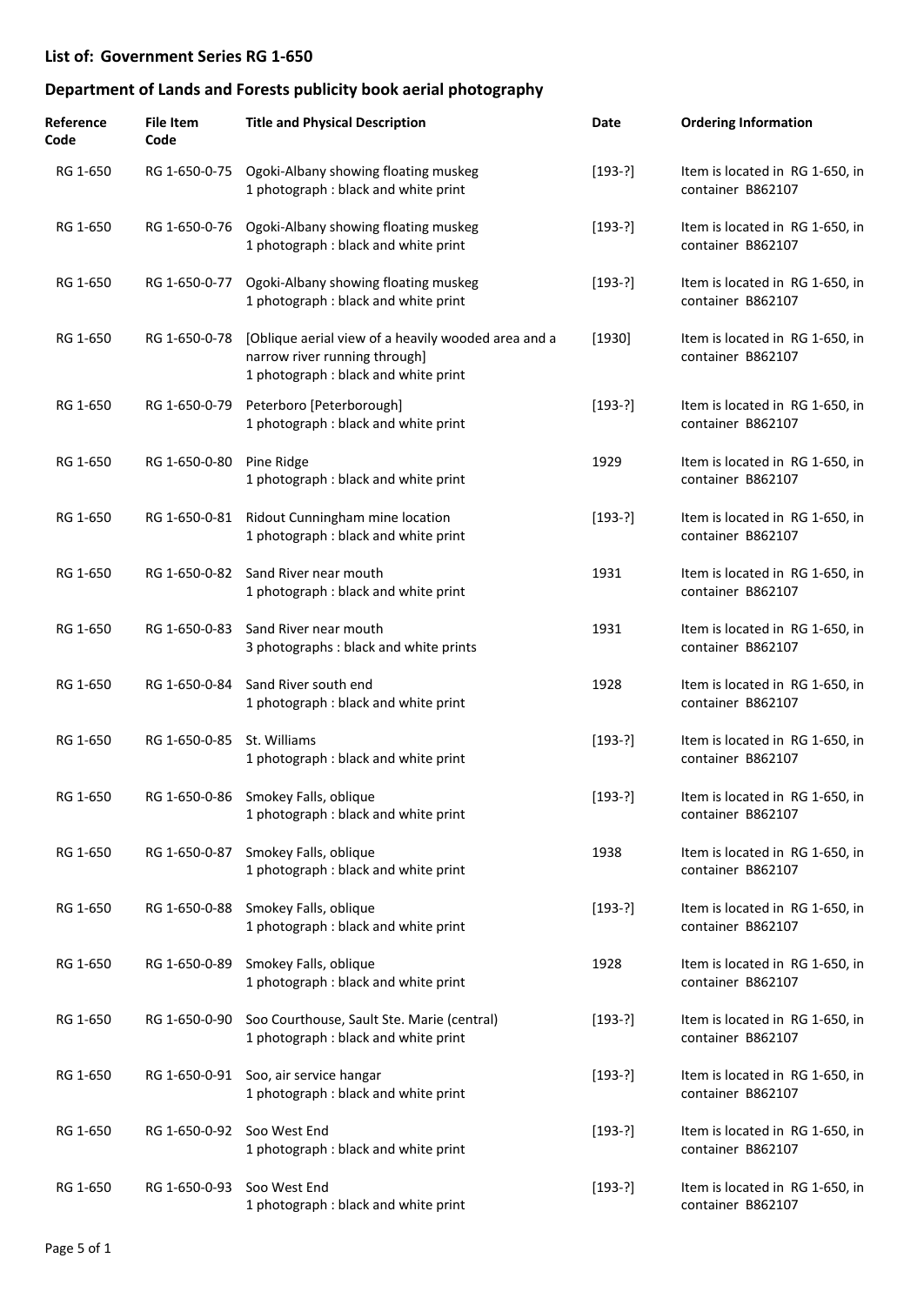| Reference<br>Code | <b>File Item</b><br>Code  | <b>Title and Physical Description</b>                                                                        | Date      | <b>Ordering Information</b>                          |
|-------------------|---------------------------|--------------------------------------------------------------------------------------------------------------|-----------|------------------------------------------------------|
| RG 1-650          |                           | RG 1-650-0-94 Superior Coast Redrock River<br>1 photograph : black and white print                           | $[193-?]$ | Item is located in RG 1-650, in<br>container B862107 |
| RG 1-650          | RG 1-650-0-95             | South Porcupine<br>2 photographs : black and white prints                                                    | $[193-?]$ | Item is located in RG 1-650, in<br>container B862107 |
| RG 1-650          |                           | RG 1-650-0-96 South Porcupine<br>1 photograph : black and white print                                        | $[193-?]$ | Item is located in RG 1-650, in<br>container B862107 |
| RG 1-650          | RG 1-650-0-97             | Schumacher & Timmins<br>1 photograph : black and white print                                                 | $[193-?]$ | Item is located in RG 1-650, in<br>container B862107 |
| RG 1-650          | RG 1-650-0-98 Schumacher  | 3 photographs : black and white prints                                                                       | 1931      | Item is located in RG 1-650, in<br>container B862107 |
| RG 1-650          | RG 1-650-0-99             | Schumacher McIntyre Mine, vertical<br>1 photograph : black and white print                                   | $[193-?]$ | Item is located in RG 1-650, in<br>container B862107 |
| RG 1-650          |                           | RG 1-650-0-100 Schumacher McIntyre Mine, vertical<br>1 photograph : black and white print                    | $[193-?]$ | Item is located in RG 1-650, in<br>container B862107 |
| RG 1-650          |                           | RG 1-650-0-101 Schumacher McIntyre Mine<br>1 photograph : black and white print                              | $[193-?]$ | Item is located in RG 1-650, in<br>container B862107 |
| RG 1-650          |                           | RG 1-650-0-102 Schumacher McIntyre Mine<br>3 photographs : black and white prints                            | $[193-?]$ | Item is located in RG 1-650, in<br>container B862107 |
| RG 1-650          |                           | RG 1-650-0-103 Schumacher New Shaft McIntyre<br>1 photograph : black and white print                         | $[193-?]$ | Item is located in RG 1-650, in<br>container B862107 |
| RG 1-650          |                           | RG 1-650-0-104 Schumacher McIntyre Mine<br>1 photograph : black and white print                              | $[193-?]$ | Item is located in RG 1-650, in<br>container B862107 |
| RG 1-650          |                           | RG 1-650-0-105 Schumacher McIntyre Mine<br>1 photograph : black and white print                              | $[193-?]$ | Item is located in RG 1-650, in<br>container B862107 |
| RG 1-650          |                           | RG 1-650-0-106 Schumacher McIntyre Mine<br>1 photograph : black and white print                              | $[193-?]$ | Item is located in RG 1-650, in<br>container B862107 |
| RG 1-650          |                           | RG 1-650-0-107 Schumacher McIntyre Mine<br>1 photograph : black and white print                              | $[193-?]$ | Item is located in RG 1-650, in<br>container B862107 |
| RG 1-650          |                           | RG 1-650-0-108 Sir Sam Hughes Cottage Eagle Lake<br>1 photograph : black and white print                     | $[193-?]$ | Item is located in RG 1-650, in<br>container B862107 |
| RG 1-650          |                           | RG 1-650-0-109 [Oblique aerial view of Schumacher along a coastline]<br>1 photograph : black and white print | $[193-?]$ | Item is located in RG 1-650, in<br>container B862107 |
| RG 1-650          | RG 1-650-0-110 Schumacher | 1 photograph : black and white print                                                                         | $[193-?]$ | Item is located in RG 1-650, in<br>container B862107 |
| RG 1-650          | RG 1-650-0-111 Schumacher | 1 photograph : black and white print                                                                         | $[193-?]$ | Item is located in RG 1-650, in<br>container B862107 |
| RG 1-650          | RG 1-650-0-112 McIntyre   | 1 photograph : black and white print                                                                         | $[193-?]$ | Item is located in RG 1-650, in<br>container B862107 |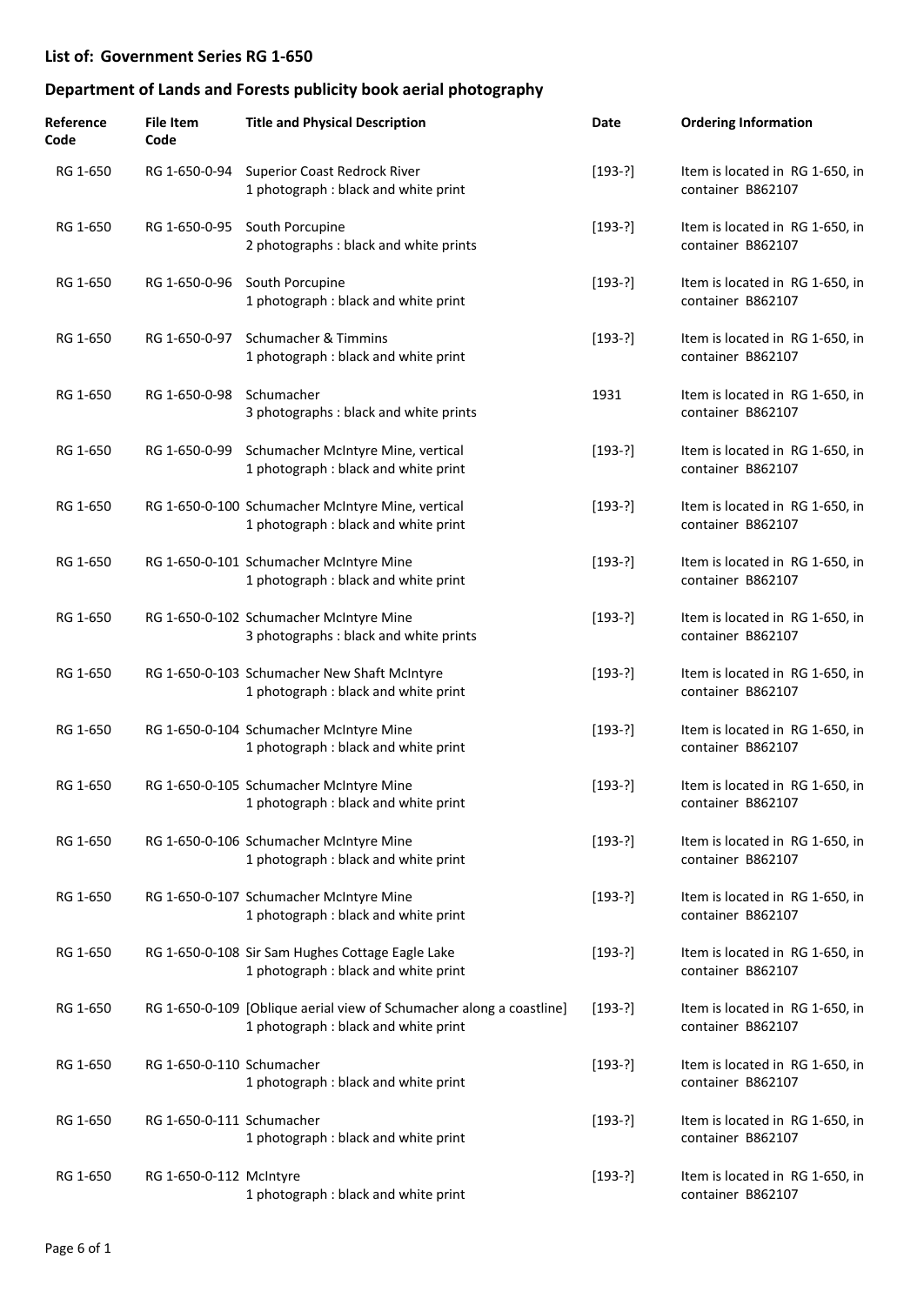| Reference<br>Code | <b>File Item</b><br>Code | <b>Title and Physical Description</b>                                                        | Date      | <b>Ordering Information</b>                          |
|-------------------|--------------------------|----------------------------------------------------------------------------------------------|-----------|------------------------------------------------------|
| RG 1-650          | RG 1-650-0-113 Timmins   | 1 photograph : black and white print                                                         | $[193-?]$ | Item is located in RG 1-650, in<br>container B862107 |
| RG 1-650          | RG 1-650-0-114 Timmins   | 2 photographs : black and white prints                                                       | $[193-?]$ | Item is located in RG 1-650, in<br>container B862107 |
| RG 1-650          |                          | RG 1-650-0-115 Timagami Cochrane's camp<br>1 photograph : black and white print              | $[193-?]$ | Item is located in RG 1-650, in<br>container B862107 |
| RG 1-650          |                          | RG 1-650-0-116 Timagami Lake Hy. [highway]<br>1 photograph : black and white print           | $[193-?]$ | Item is located in RG 1-650, in<br>container B862107 |
| RG 1-650          | RG 1-650-0-117 Tweed     | 1 photograph : black and white print                                                         | $[193-?]$ | Item is located in RG 1-650, in<br>container B862107 |
| RG 1-650          | RG 1-650-0-118 Tweed     | 1 photograph : black and white print                                                         | $[193-?]$ | Item is located in RG 1-650, in<br>container B862107 |
| RG 1-650          | RG 1-650-0-119 Tweed     | 1 photograph : black and white print                                                         | 1931      | Item is located in RG 1-650, in<br>container B862107 |
| RG 1-650          | RG 1-650-0-120 Tweed     | 1 photograph : black and white print                                                         | $[193-?]$ | Item is located in RG 1-650, in<br>container B862107 |
| RG 1-650          | RG 1-650-0-121 Tweed     | 1 photograph : black and white print                                                         | $[193-?]$ | Item is located in RG 1-650, in<br>container B862107 |
| RG 1-650          |                          | RG 1-650-0-122 Twin Cities, Mount McKay<br>2 photographs : black and white prints            | $[193-?]$ | Item is located in RG 1-650, in<br>container B862107 |
| RG 1-650          |                          | RG 1-650-0-123 Twin Cities, Sleeping Giant<br>1 photograph : black and white print           | $[193-?]$ | Item is located in RG 1-650, in<br>container B862107 |
| RG 1-650          |                          | RG 1-650-0-124 Twin Cities, Thunder Head<br>2 photographs : black and white prints           | $[193-?]$ | Item is located in RG 1-650, in<br>container B862107 |
| RG 1-650          |                          | RG 1-650-0-125 Twin Cities, Thunder Head and Steamer<br>1 photograph : black and white print | $[193-?]$ | Item is located in RG 1-650, in<br>container B862107 |
| RG 1-650          |                          | RG 1-650-0-126 Twin Cities, Thunder Cape<br>1 photograph : black and white print             | $[193-?]$ | Item is located in RG 1-650, in<br>container B862107 |
| RG 1-650          |                          | RG 1-650-0-127 Twin Cities Silver Islet Mine<br>1 photograph : black and white print         | $[193-?]$ | Item is located in RG 1-650, in<br>container B862107 |
| RG 1-650          |                          | RG 1-650-0-128 Twin Cities, Silver Islet<br>1 photograph : black and white print             | $[193-?]$ | Item is located in RG 1-650, in<br>container B862107 |
| RG 1-650          |                          | RG 1-650-0-129 Twin Cities, Silver Islet<br>1 photograph : black and white print             | $[193-?]$ | Item is located in RG 1-650, in<br>container B862107 |
| RG 1-650          |                          | RG 1-650-0-130 Twin Cities, Silver Islet<br>1 photograph : black and white print             | $[193-?]$ | Item is located in RG 1-650, in<br>container B862107 |
| RG 1-650          |                          | RG 1-650-0-131 Twin Cities, Silver Islet<br>1 photograph : black and white print             | $[193-?]$ | Item is located in RG 1-650, in<br>container B862107 |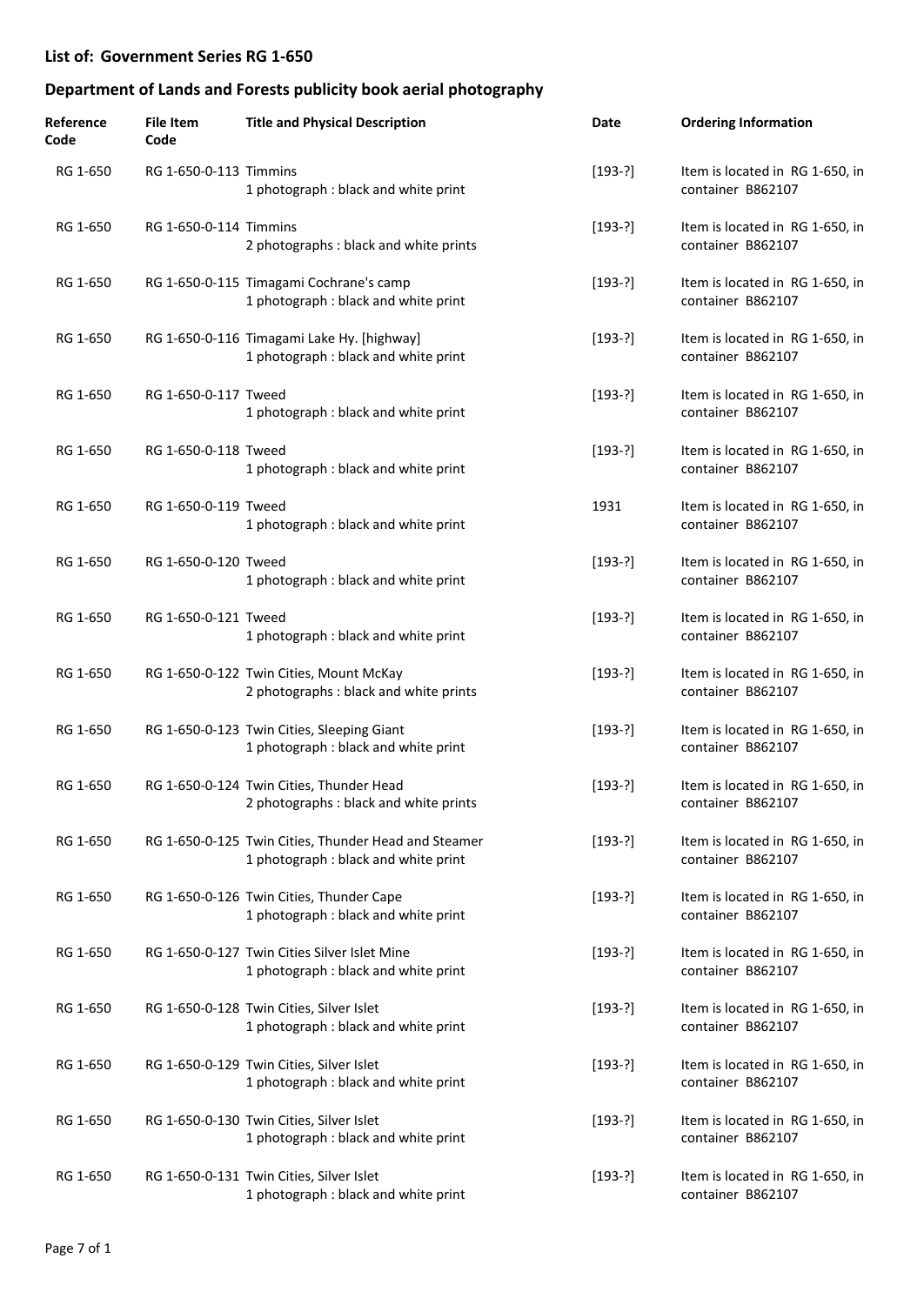| Reference<br>Code | <b>File Item</b><br>Code   | <b>Title and Physical Description</b>                                                             | Date      | <b>Ordering Information</b>                          |
|-------------------|----------------------------|---------------------------------------------------------------------------------------------------|-----------|------------------------------------------------------|
| RG 1-650          |                            | RG 1-650-0-132 Twin Cities, Silver Islet<br>1 photograph : black and white print                  | $[193-?]$ | Item is located in RG 1-650, in<br>container B862107 |
| RG 1-650          |                            | RG 1-650-0-133 Twin Cities, Fox Farm<br>1 photograph : black and white print                      | $[193-?]$ | Item is located in RG 1-650, in<br>container B862107 |
| RG 1-650          |                            | RG 1-650-0-134 Twin Cities, shoreline<br>1 photograph : black and white print                     | $[193-?]$ | Item is located in RG 1-650, in<br>container B862107 |
| RG 1-650          |                            | RG 1-650-0-135 Twin Cities, Lyon Blvd (36-24)<br>1 photograph : black and white print             | $[193-?]$ | Item is located in RG 1-650, in<br>container B862107 |
| RG 1-650          |                            | RG 1-650-0-136 Twin Cities, Port Arthur<br>1 photograph : black and white print                   | $[193-?]$ | Item is located in RG 1-650, in<br>container B862107 |
| RG 1-650          | RG 1-650-0-137 Twin Cities | 1 photograph : black and white print                                                              | $[193-?]$ | Item is located in RG 1-650, in<br>container B862107 |
| RG 1-650          | RG 1-650-0-138 Twin Cities | 1 photograph : black and white print                                                              | $[193-?]$ | Item is located in RG 1-650, in<br>container B862107 |
| RG 1-650          | RG 1-650-0-139 Twin Cities | 1 photograph : black and white print                                                              | $[193-?]$ | Item is located in RG 1-650, in<br>container B862107 |
| RG 1-650          |                            | RG 1-650-0-140 Twin Cities, Kam River (36-52)<br>1 photograph : black and white print             | $[193-?]$ | Item is located in RG 1-650, in<br>container B862107 |
| RG 1-650          |                            | RG 1-650-0-141 Twin Cities, Pulp Mill<br>1 photograph : black and white print                     | $[193-?]$ | Item is located in RG 1-650, in<br>container B862107 |
| RG 1-650          |                            | RG 1-650-0-142 Twin Cities, Provincial Pulp<br>1 photograph : black and white print               | $[193-?]$ | Item is located in RG 1-650, in<br>container B862107 |
| RG 1-650          |                            | RG 1-650-0-143 Twin Cities, Provincial Pulp<br>1 photograph: black and white print                | $[193-?]$ | Item is located in RG 1-650, in<br>container B862107 |
| RG 1-650          |                            | RG 1-650-0-144 Twin Cities, East Side Port Arthur (36-35)<br>1 photograph : black and white print | $[193-?]$ | Item is located in RG 1-650, in<br>container B862107 |
| RG 1-650          |                            | RG 1-650-0-145 Twin Cities, Nipigon-Port Arthur Highways<br>1 photograph : black and white print  | $[193-?]$ | Item is located in RG 1-650, in<br>container B862107 |
| RG 1-650          |                            | RG 1-650-0-146 Twin Cities, Port Arthur Courthouse<br>1 photograph : black and white print        | $[193-?]$ | Item is located in RG 1-650, in<br>container B862107 |
| RG 1-650          |                            | RG 1-650-0-147 Twin Cities, Port Arthur harbour<br>1 photograph : black and white print           | $[193-?]$ | Item is located in RG 1-650, in<br>container B862107 |
| RG 1-650          |                            | RG 1-650-0-148 Twin Cities, Port Arthur harbour<br>1 photograph : black and white print           | $[193-?]$ | Item is located in RG 1-650, in<br>container B862107 |
| RG 1-650          |                            | RG 1-650-0-149 Twin Cities, Port Arthur harbour<br>1 photograph : black and white print           | $[193-?]$ | Item is located in RG 1-650, in<br>container B862107 |
| RG 1-650          |                            | RG 1-650-0-150 Twin Cities, Port Arthur harbour<br>1 photograph : black and white print           | $[193-?]$ | Item is located in RG 1-650, in<br>container B862107 |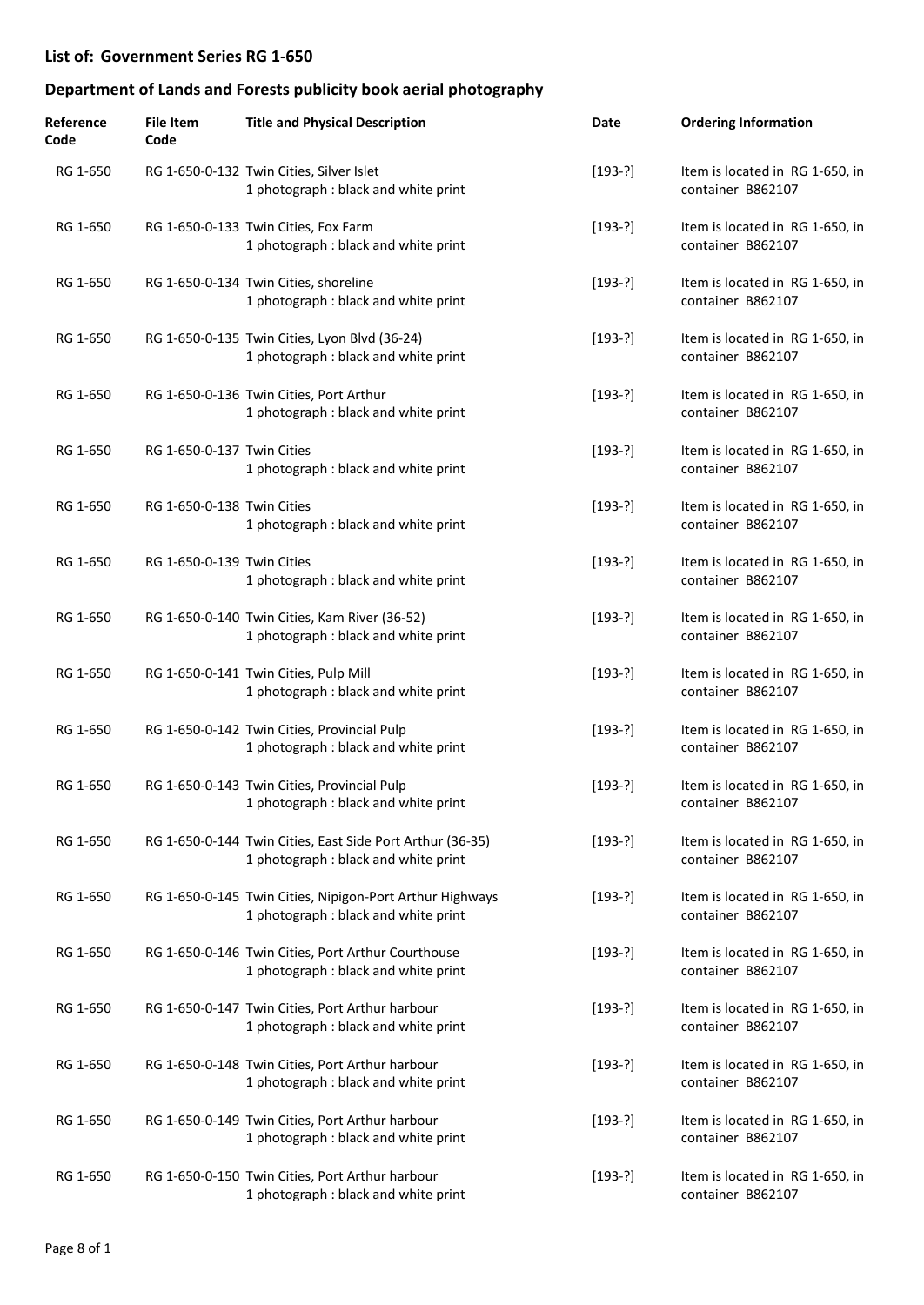| Reference<br>Code | <b>File Item</b><br>Code   | <b>Title and Physical Description</b>                                                                  | Date      | <b>Ordering Information</b>                          |
|-------------------|----------------------------|--------------------------------------------------------------------------------------------------------|-----------|------------------------------------------------------|
| RG 1-650          |                            | RG 1-650-0-151 Twin Cities, Current River Park (Port Arthur)<br>1 photograph : black and white print   | $[193-?]$ | Item is located in RG 1-650, in<br>container B862107 |
| RG 1-650          |                            | RG 1-650-0-152 Twin Cities, Port Arthur Collegiate<br>1 photograph : black and white print             | $[193-?]$ | Item is located in RG 1-650, in<br>container B862107 |
| RG 1-650          |                            | RG 1-650-0-153 Twin Cities, Port Arthur Armouries & Collegiate<br>1 photograph : black and white print | $[193-?]$ | Item is located in RG 1-650, in<br>container B862107 |
| RG 1-650          |                            | RG 1-650-0-154 Twin Cities, Port Arthur Armouries & Collegiate<br>1 photograph : black and white print | $[193-?]$ | Item is located in RG 1-650, in<br>container B851685 |
| RG 1-650          |                            | RG 1-650-0-155 Twin Cities, Waterfront Port Arthur<br>1 photograph : black and white print             | $[193-?]$ | Item is located in RG 1-650, in<br>container B851685 |
| RG 1-650          |                            | RG 1-650-0-156 Twin Cities, Dawson Trail<br>1 photograph : black and white print                       | $[193-?]$ | Item is located in RG 1-650, in<br>container B851685 |
| RG 1-650          | RG 1-650-0-157 Twin Cities | 1 photograph: black and white print                                                                    | $[193-?]$ | Item is located in RG 1-650, in<br>container B851685 |
| RG 1-650          |                            | RG 1-650-0-158 Twin Cities, Welcome Island<br>1 photograph : black and white print                     | $[193-?]$ | Item is located in RG 1-650, in<br>container B851685 |
| RG 1-650          |                            | RG 1-650-0-159 Twin Cities, Millionaires' Row (Port Arthur)<br>1 photograph : black and white print    | $[193-?]$ | Item is located in RG 1-650, in<br>container B851685 |
| RG 1-650          |                            | RG 1-650-0-160 Twin Cities, Ft. William cemetery<br>1 photograph : black and white print               | $[193-?]$ | Item is located in RG 1-650, in<br>container B851685 |
| RG 1-650          |                            | RG 1-650-0-161 Twin Cities, Ft. William<br>1 photograph : black and white print                        | $[193-?]$ | Item is located in RG 1-650, in<br>container B851685 |
| RG 1-650          |                            | RG 1-650-0-162 Twin Cities, Freight Sheds Kam River<br>1 photograph : black and white print            | $[193-?]$ | Item is located in RG 1-650, in<br>container B851685 |
| RG 1-650          |                            | RG 1-650-0-163 Twin Cities, Kam River<br>1 photograph : black and white print                          | $[193-?]$ | Item is located in RG 1-650, in<br>container B851685 |
| RG 1-650          |                            | RG 1-650-0-164 Twin Cities, Elevators Kam River<br>1 photograph : black and white print                | $[193-?]$ | Item is located in RG 1-650, in<br>container B851685 |
| RG 1-650          |                            | RG 1-650-0-165 Twin Cities, Elevators Kam River<br>1 photograph : black and white print                | $[193-?]$ | Item is located in RG 1-650, in<br>container B851685 |
| RG 1-650          |                            | RG 1-650-0-166 Twin Cities, Kam River<br>1 photograph : black and white print                          | $[193-?]$ | Item is located in RG 1-650, in<br>container B851685 |
| RG 1-650          |                            | RG 1-650-0-167 Twin Cities, Ft. William<br>1 photograph : black and white print                        | $[193-?]$ | Item is located in RG 1-650, in<br>container B851685 |
| RG 1-650          | RG 1-650-0-168 Twin Cities | 1 photograph : black and white print                                                                   | $[193-?]$ | Item is located in RG 1-650, in<br>container B851685 |
| RG 1-650          |                            | RG 1-650-0-169 Twin Cities, Kam River<br>1 photograph : black and white print                          | $[193-?]$ | Item is located in RG 1-650, in<br>container B851685 |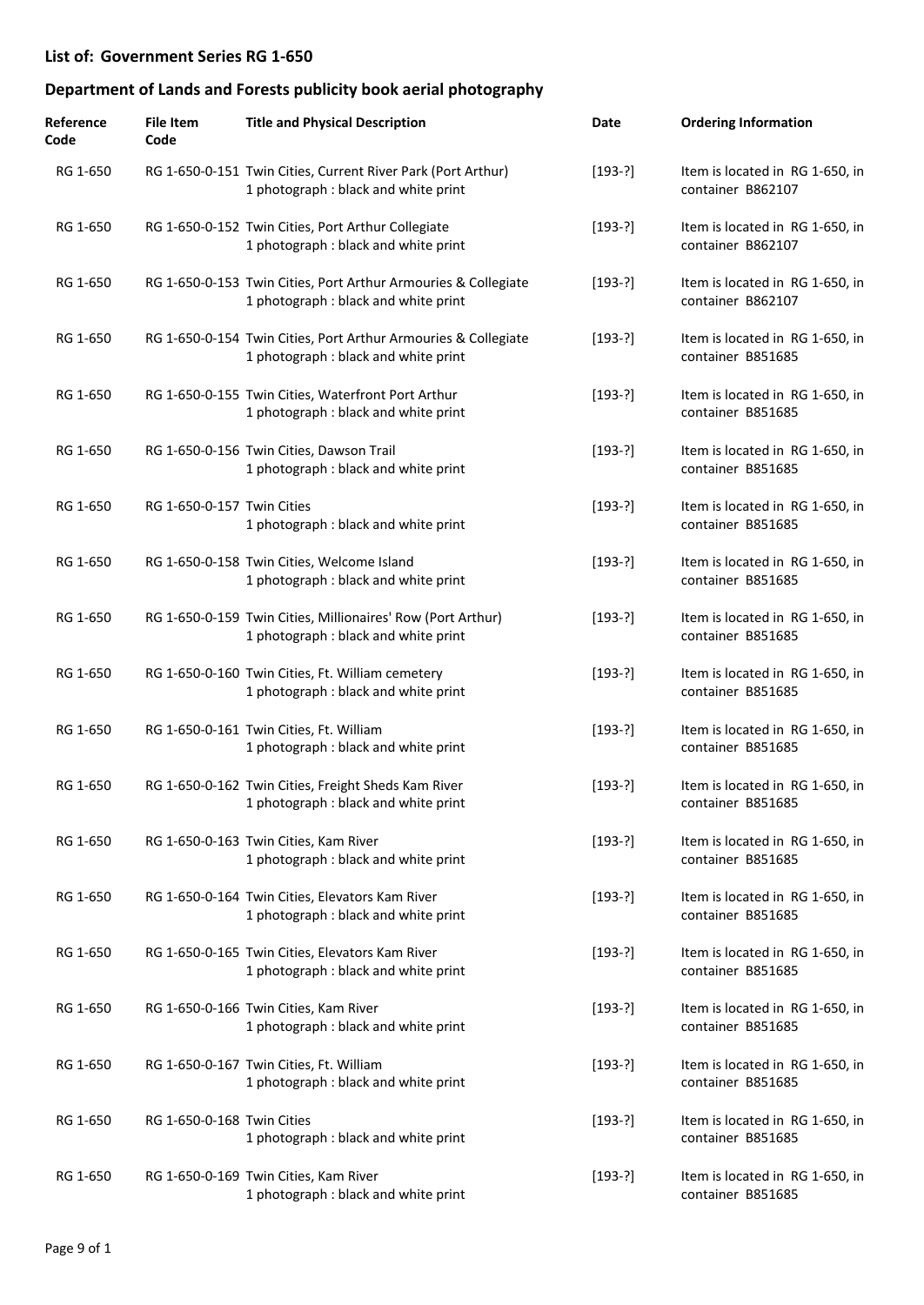| Reference<br>Code | <b>File Item</b><br>Code   | <b>Title and Physical Description</b>                                                                | Date      | <b>Ordering Information</b>                          |
|-------------------|----------------------------|------------------------------------------------------------------------------------------------------|-----------|------------------------------------------------------|
| RG 1-650          |                            | RG 1-650-0-170 Twin Cities, Paterson Elevators (Kam River)<br>1 photograph : black and white print   | $[193-?]$ | Item is located in RG 1-650, in<br>container B851685 |
| RG 1-650          |                            | RG 1-650-0-171 Twin Cities, Paterson Elevators & boats<br>1 photograph : black and white print       | $[193-?]$ | Item is located in RG 1-650, in<br>container B851685 |
| RG 1-650          |                            | RG 1-650-0-172 Twin Cities, Elevators Kam River<br>1 photograph : black and white print              | $[193-?]$ | Item is located in RG 1-650, in<br>container B851685 |
| RG 1-650          |                            | RG 1-650-0-173 Twin Cities, Ft. William<br>1 photograph : black and white print                      | $[193-?]$ | Item is located in RG 1-650, in<br>container B851685 |
| RG 1-650          |                            | RG 1-650-0-174 Twin Cities, C.P.R. Round house (Ft. William)<br>1 photograph : black and white print | $[193-?]$ | Item is located in RG 1-650, in<br>container B851685 |
| RG 1-650          |                            | RG 1-650-0-175 Twin Cities, C.P.R. Round house (Ft. William)<br>1 photograph : black and white print | $[193-?]$ | Item is located in RG 1-650, in<br>container B851685 |
| RG 1-650          |                            | RG 1-650-0-176 Twin Cities, mouth of Kam River<br>1 photograph : black and white print               | $[193-?]$ | Item is located in RG 1-650, in<br>container B851685 |
| RG 1-650          |                            | RG 1-650-0-177 Twin Cities, mouth of Kam River (Elevators)<br>1 photograph : black and white print   | $[193-?]$ | Item is located in RG 1-650, in<br>container B851685 |
| RG 1-650          |                            | RG 1-650-0-178 Twin Cities, mouth of Kam River (Elevators)<br>1 photograph : black and white print   | $[193-?]$ | Item is located in RG 1-650, in<br>container B851685 |
| RG 1-650          |                            | RG 1-650-0-179 Twin Cities, mouth of Kam River (Elevators)<br>1 photograph : black and white print   | $[193-?]$ | Item is located in RG 1-650, in<br>container B851685 |
| RG 1-650          |                            | RG 1-650-0-180 Twin Cities, Elevators under construction<br>1 photograph : black and white print     | $[193-?]$ | Item is located in RG 1-650, in<br>container B851685 |
| RG 1-650          |                            | RG 1-650-0-181 Twin Cities, Elevators under construction<br>1 photograph : black and white print     | $[193-?]$ | Item is located in RG 1-650, in<br>container B851685 |
| RG 1-650          |                            | RG 1-650-0-182 Twin Cities (36-99)<br>1 photograph : black and white print                           | $[193-?]$ | Item is located in RG 1-650, in<br>container B851685 |
| RG 1-650          | RG 1-650-0-183 Twin Cities | 1 photograph : black and white print                                                                 | $[193-?]$ | Item is located in RG 1-650, in<br>container B851685 |
| RG 1-650          |                            | RG 1-650-0-184 Twin Cities, Ft. William (6-54)<br>1 photograph : black and white print               | $[193-?]$ | Item is located in RG 1-650, in<br>container B851685 |
| RG 1-650          |                            | RG 1-650-0-185 Twin Cities, Ft. William<br>1 photograph : black and white print                      | $[193-?]$ | Item is located in RG 1-650, in<br>container B851685 |
| RG 1-650          |                            | RG 1-650-0-186 Twin Cities, Ft. William<br>1 photograph : black and white print                      | $[193-?]$ | Item is located in RG 1-650, in<br>container B851685 |
| RG 1-650          |                            | RG 1-650-0-187 Twin Cities, Kaministiquia River<br>1 photograph : black and white print              | $[193-?]$ | Item is located in RG 1-650, in<br>container B851685 |
| RG 1-650          |                            | RG 1-650-0-188 Twin Cities, Chippeau Park (Ft. William)<br>1 photograph : black and white print      | $[193-?]$ | Item is located in RG 1-650, in<br>container B851685 |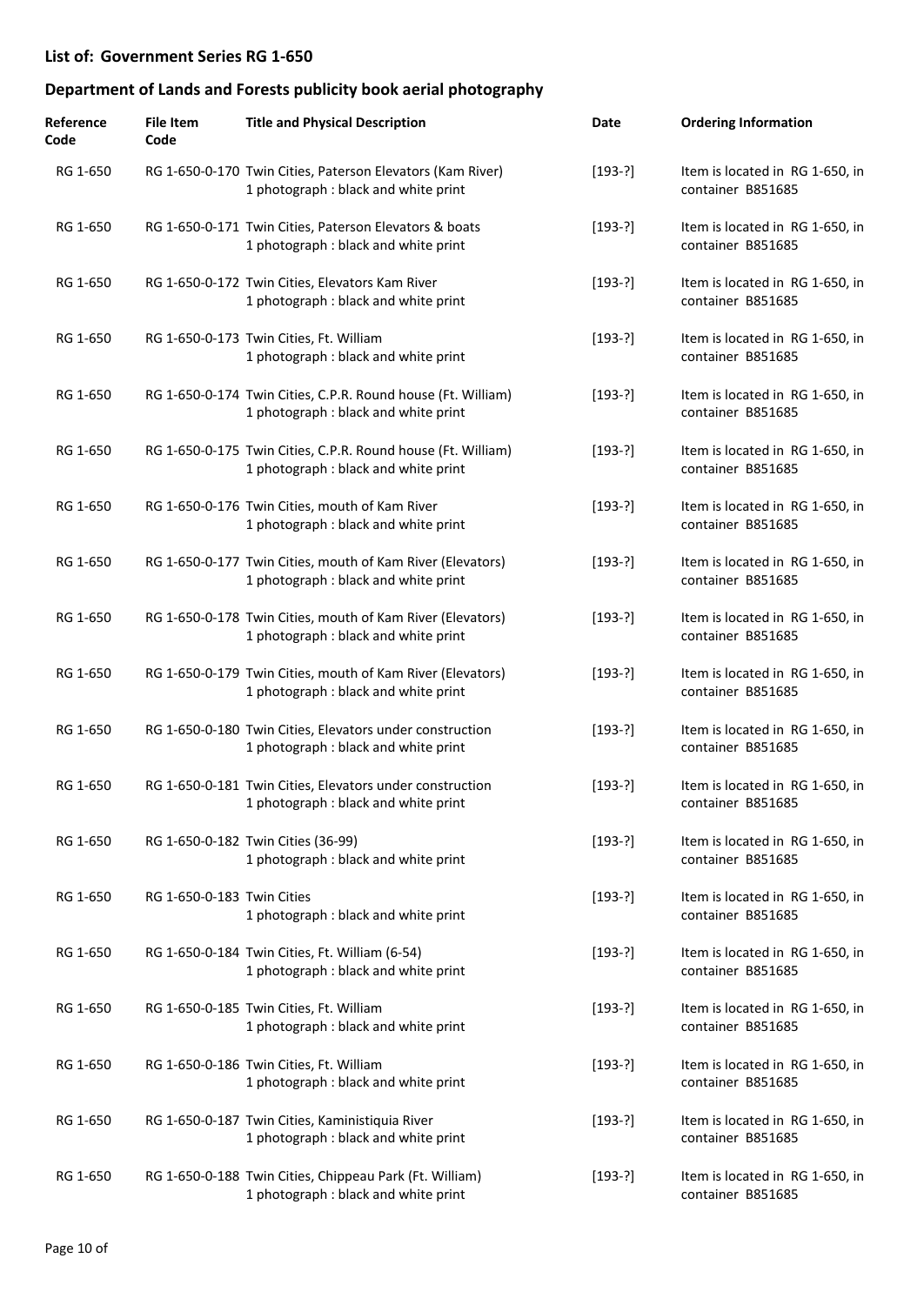| Reference<br>Code | <b>File Item</b><br>Code   | <b>Title and Physical Description</b>                                                                         | Date      | <b>Ordering Information</b>                          |
|-------------------|----------------------------|---------------------------------------------------------------------------------------------------------------|-----------|------------------------------------------------------|
| RG 1-650          |                            | RG 1-650-0-189 Twin Cities, Chippeau Park (Ft. William) (36-74)<br>1 photograph : black and white print       | $[193-?]$ | Item is located in RG 1-650, in<br>container B851685 |
| RG 1-650          |                            | RG 1-650-0-190 Twin Cities, City Hall (Ft. William) (36-75)<br>1 photograph : black and white print           | $[193-?]$ | Item is located in RG 1-650, in<br>container B851685 |
| RG 1-650          |                            | RG 1-650-0-191 Twin Cities, Ft. William (36-76)<br>1 photograph : black and white print                       | $[193-?]$ | Item is located in RG 1-650, in<br>container B851685 |
| RG 1-650          |                            | RG 1-650-0-192 Twin Cities, Ft. William downtown<br>1 photograph : black and white print                      | $[193-?]$ | Item is located in RG 1-650, in<br>container B851685 |
| RG 1-650          |                            | RG 1-650-0-193 Twin Cities, Ft. William downtown<br>1 photograph : black and white print                      | $[193-?]$ | Item is located in RG 1-650, in<br>container B851685 |
| RG 1-650          |                            | RG 1-650-0-194 Twin Cities, Ft. William downtown<br>1 photograph : black and white print                      | $[193-?]$ | Item is located in RG 1-650, in<br>container B851685 |
| RG 1-650          |                            | RG 1-650-0-195 Twin Cities, Ft. William<br>1 photograph : black and white print                               | $[193-?]$ | Item is located in RG 1-650, in<br>container B851685 |
| RG 1-650          |                            | RG 1-650-0-196 Twin Cities, Drawbridge (Kam River)<br>1 photograph : black and white print                    | $[193-?]$ | Item is located in RG 1-650, in<br>container B851685 |
| RG 1-650          |                            | RG 1-650-0-197 Twin Cities, McKellar Hospital (Ft. William)<br>1 photograph : black and white print           | $[193-?]$ | Item is located in RG 1-650, in<br>container B851685 |
| RG 1-650          |                            | RG 1-650-0-198 Twin Cities, Ft. William (36-82)<br>1 photograph : black and white print                       | $[193-?]$ | Item is located in RG 1-650, in<br>container B851685 |
| RG 1-650          |                            | RG 1-650-0-199 Twin Cities, Ft. William school<br>1 photograph : black and white print                        | $[193-?]$ | Item is located in RG 1-650, in<br>container B851685 |
| RG 1-650          |                            | RG 1-650-0-200 Twin Cities, Ft. William (36-85)<br>1 photograph : black and white print                       | $[193-?]$ | Item is located in RG 1-650, in<br>container B851685 |
| RG 1-650          |                            | RG 1-650-0-201 Twin Cities, Ft. William & Kaministiguia River (36-86)<br>1 photograph : black and white print | $[193-?]$ | Item is located in RG 1-650, in<br>container B851685 |
| RG 1-650          |                            | RG 1-650-0-202 Twin Cities, Ft. William (36-87)<br>1 photograph : black and white print                       | $[193-?]$ | Item is located in RG 1-650, in<br>container B851685 |
| RG 1-650          |                            | RG 1-650-0-203 Twin Cities, Ft. William<br>1 photograph : black and white print                               | $[193-?]$ | Item is located in RG 1-650, in<br>container B851685 |
| RG 1-650          |                            | RG 1-650-0-204 Twin Cities, C. P. & C. N. crossing<br>1 photograph : black and white print                    | $[193-?]$ | Item is located in RG 1-650, in<br>container B851685 |
| RG 1-650          |                            | RG 1-650-0-205 Twin Cities, Kam River cool docks (36-90)<br>1 photograph : black and white print              | $[193-?]$ | Item is located in RG 1-650, in<br>container B851685 |
| RG 1-650          |                            | RG 1-650-0-206 Twin Cities, Pulp Mills on Kam River<br>1 photograph : black and white print                   | $[193-?]$ | Item is located in RG 1-650, in<br>container B851685 |
| RG 1-650          | RG 1-650-0-207 Twin Cities | 1 photograph : black and white print                                                                          | $[193-?]$ | Item is located in RG 1-650, in<br>container B851685 |